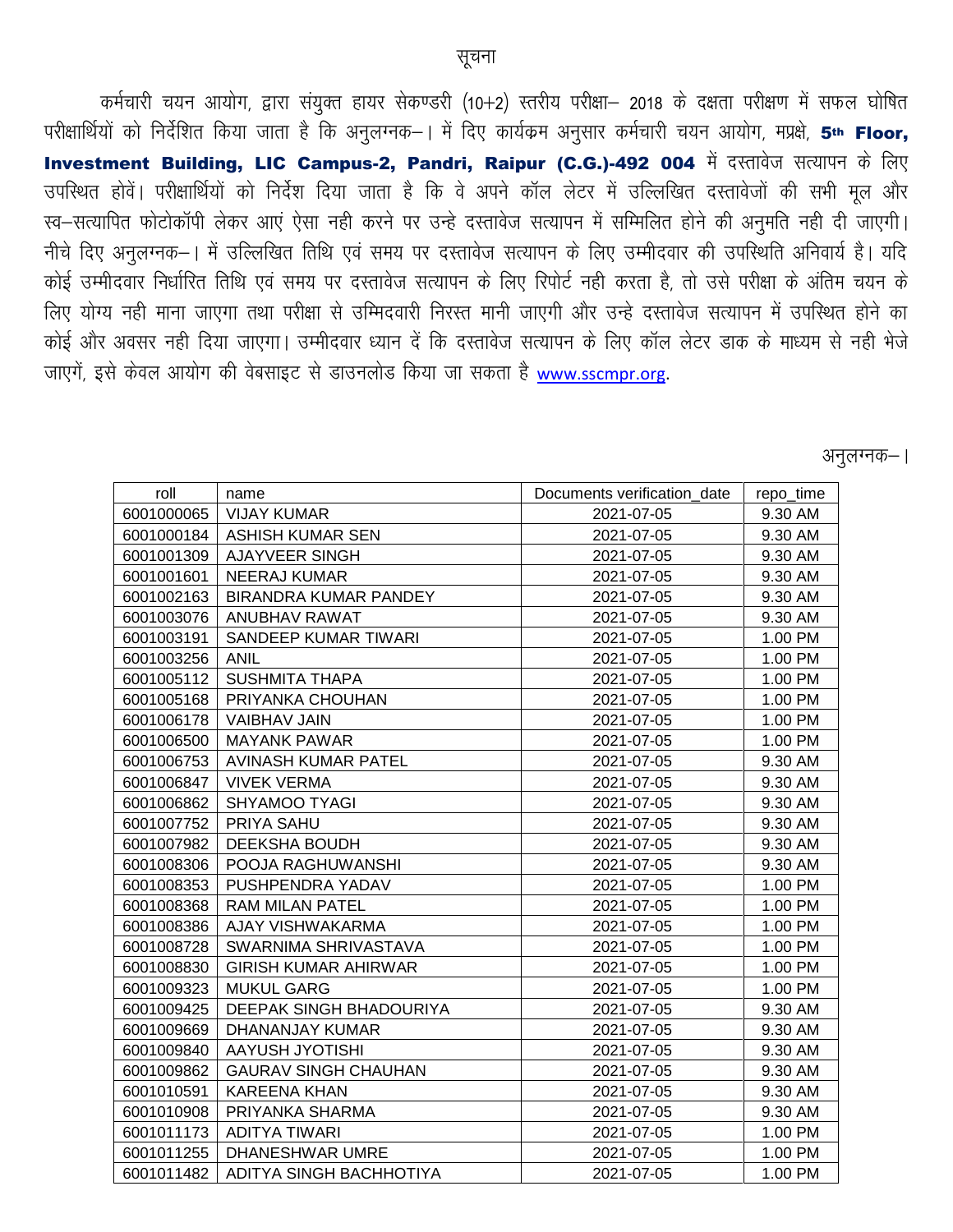|            | 6001011535   PRINCE TRIPATHI | 2021-07-05 | 1.00 PM |
|------------|------------------------------|------------|---------|
| 6001011817 | SHUBHAM KUMAR BUNKAR         | 2021-07-05 | 1.00 PM |
| 6001012257 | <b>RAUSHAN RANJAN</b>        | 2021-07-05 | 1.00 PM |
| 6001012510 | ABHILASHA AHIRWAR            | 2021-07-05 | 9.30 AM |
| 6001013665 | TARUN KR TAAK                | 2021-07-05 | 9.30 AM |
| 6001013773 | <b>ASHI JAIN</b>             | 2021-07-05 | 9.30 AM |
| 6001013992 | LAVESH KUMAR SAXENA          | 2021-07-05 | 9.30 AM |
| 6001014125 | <b>HEMANT PAWAR</b>          | 2021-07-05 | 9.30 AM |
| 6001014316 | <b>SAGAR NAYAK</b>           | 2021-07-05 | 9.30 AM |
|            | 6001014439   AJAY AHIRWAR    | 2021-07-05 | 1.00 PM |
| 6001014697 | <b>DURGESH KUMAR LODHI</b>   | 2021-07-05 | 1.00 PM |
| 6001015703 | <b>DEEPAK</b>                | 2021-07-05 | 1.00 PM |
| 6001100110 | <b>SANJOY KUMAR</b>          | 2021-07-05 | 1.00 PM |
| 6001100165 | <b>BHARAT JADIYA</b>         | 2021-07-05 | 1.00 PM |
| 6001100503 | <b>JUNED KHAN</b>            | 2021-07-05 | 1.00 PM |
| 6001100876 | <b>VIJAY GUPTA</b>           | 2021-07-05 | 9.30 AM |
| 6001101819 | RAGHVENDRA SINGH PAL         | 2021-07-05 | 9.30 AM |
| 6001101976 | AYUSHI BAJPAI                | 2021-07-05 | 9.30 AM |
| 6001102204 | <b>KESHAV RAJ AHIRWAR</b>    | 2021-07-05 | 9.30 AM |
| 6001102210 | <b>AKASH GUPTA</b>           | 2021-07-05 | 9.30 AM |
| 6001102452 | SANSKAR SHRIVASTAVA          | 2021-07-05 | 9.30 AM |
| 6001102517 | APOORVA RAUSHAN              | 2021-07-05 | 1.00 PM |
| 6001102535 | RAKESH KUMAR PAWAR           | 2021-07-05 | 1.00 PM |
| 6001102968 | <b>ASHOK KUMAR YADAV</b>     | 2021-07-05 | 1.00 PM |
| 6001103861 | <b>SAJID KHAN</b>            | 2021-07-05 | 1.00 PM |
| 6001104573 | <b>ANKIT SAHU</b>            | 2021-07-05 | 1.00 PM |
| 6001104982 | DHARMENDRA KUSHWAHA          | 2021-07-05 | 1.00 PM |
| 6001105028 | <b>SARVESH PATHAK</b>        | 2021-07-06 | 9.30 AM |
| 6001105072 | SHUBHAM SHRIVASTAVA          | 2021-07-06 | 9.30 AM |
| 6001106854 | <b>ARUN KUMAR</b>            | 2021-07-06 | 9.30 AM |
| 6001106928 | <b>SUNIL KUMAR</b>           | 2021-07-06 | 9.30 AM |
| 6001107083 | <b>ROHIT RAJPUT</b>          | 2021-07-06 | 9.30 AM |
| 6001107209 | OM PRAKASH SAHU              | 2021-07-06 | 9.30 AM |
| 6001107430 | <b>MADHUR NAMDEV</b>         | 2021-07-06 | 1.00 PM |
| 6001107468 | <b>RATNESH JAIN</b>          | 2021-07-06 | 1.00 PM |
| 6001107574 | <b>ASHISH PETER</b>          | 2021-07-06 | 1.00 PM |
| 6001107581 | MUNENDRA SINGH KAURAV        | 2021-07-06 | 1.00 PM |
| 6001108054 | <b>NISHA VERMA</b>           | 2021-07-06 | 1.00 PM |
| 6001109073 | <b>MANISH JHAVARE</b>        | 2021-07-06 | 1.00 PM |
| 6001109827 | SHAMBHU KUMAR SINGH          | 2021-07-06 | 9.30 AM |
| 6001110057 | <b>ANIL</b>                  | 2021-07-06 | 9.30 AM |
| 6001111233 | <b>CHAHAK NEMA</b>           | 2021-07-06 | 9.30 AM |
| 6001111588 | UMASHANKAR MALI              | 2021-07-06 | 9.30 AM |
| 6001111725 | SHUBHAM BIJGHAVANE           | 2021-07-06 | 9.30 AM |
| 6001111788 | <b>TARUN KORI</b>            | 2021-07-06 | 9.30 AM |
| 6001112382 | <b>DEVANSH</b>               | 2021-07-06 | 1.00 PM |
| 6001112469 | SHAILENDRA VISHWAKARMA       | 2021-07-06 | 1.00 PM |
| 6001112588 | <b>ABHISHEK RAJ</b>          | 2021-07-06 | 1.00 PM |
| 6001113795 | <b>SHUBHAM PANTHI KORI</b>   | 2021-07-06 | 1.00 PM |
| 6001114247 | <b>SAJAL SINGH HADA</b>      | 2021-07-06 | 1.00 PM |
| 6001114258 | NIKHIL AGRAWAL               | 2021-07-06 | 1.00 PM |
| 6001114551 | <b>ARPIT SHARMA</b>          | 2021-07-06 | 9.30 AM |
| 6001114612 | <b>VIJAY ANAND SOLANKI</b>   | 2021-07-06 | 9.30 AM |
| 6001114706 | <b>ANKIT SAHU</b>            | 2021-07-06 | 9.30 AM |
| 6001114985 | <b>MAYANK MEHTA</b>          | 2021-07-06 | 9.30 AM |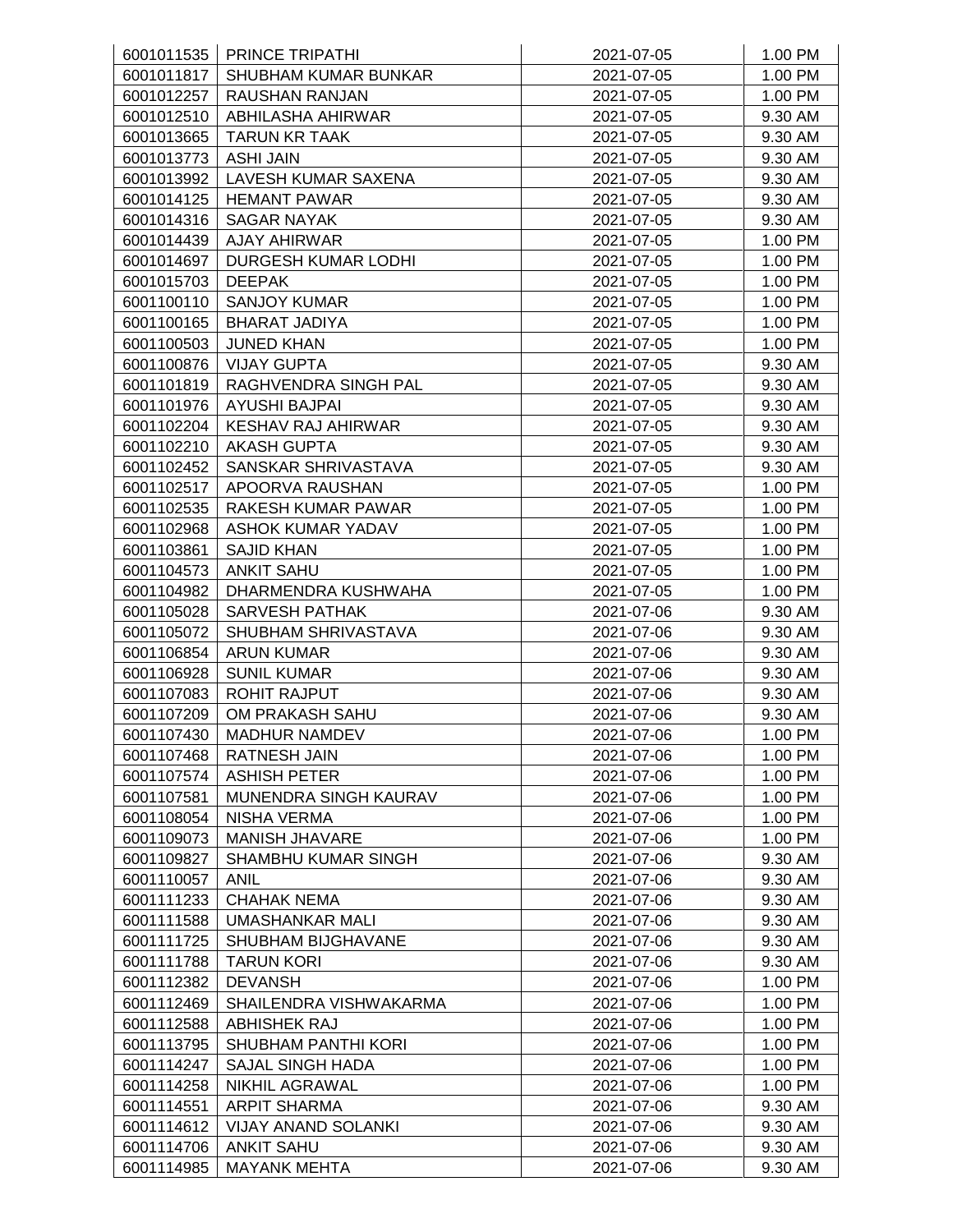| 6001115036               | RAJ KUMAR YADAV                             | 2021-07-06               | 9.30 AM            |
|--------------------------|---------------------------------------------|--------------------------|--------------------|
| 6001115106               | <b>RAJENDRA THAKUR</b>                      | 2021-07-06               | 9.30 AM            |
| 6001115167               | <b>GAURAV SINGH</b>                         | 2021-07-06               | 1.00 PM            |
| 6001115214               | <b>DEEPAK RAIGAR</b>                        | 2021-07-06               | 1.00 PM            |
| 6001115271               | DEEPAK KUMAR NARBARYA                       | 2021-07-06               | 1.00 PM            |
| 6001200487               | PRATEEK SAHU                                | 2021-07-06               | 1.00 PM            |
| 6001200575               | PRIYANKA KUMARI                             | 2021-07-06               | 1.00 PM            |
| 6001201371               | <b>VIKAS PATEL</b>                          | 2021-07-06               | 1.00 PM            |
| 6001202357               | <b>NEELESH SOLANKI</b>                      | 2021-07-06               | 9.30 AM            |
| 6001202399               | PAWAN KUMAR URMALIYA                        | 2021-07-06               | 9.30 AM            |
| 6001202510               | <b>RAKESH MEENA</b>                         | 2021-07-06               | 9.30 AM            |
| 6001202606               | <b>LOVEKESH NETAM</b>                       | 2021-07-06               | 9.30 AM            |
| 6001203401               | <b>SUJATA MISHRA</b>                        | 2021-07-06               | 9.30 AM            |
| 6001203735               | <b>VIKAS KUMAR</b>                          | 2021-07-06               | 9.30 AM            |
| 6001203970               | <b>VIDOSH GOUR</b>                          | 2021-07-06               | 1.00 PM            |
| 6001204249               | <b>RATNESH SHARMA</b>                       | 2021-07-06               | 1.00 PM            |
| 6001204411               | <b>GAUTAM NEELKANTH</b>                     | 2021-07-06               | 1.00 PM            |
| 6001204427               | <b>HRISHABH DUBEY</b>                       | 2021-07-06               | 1.00 PM            |
| 6001204580               | SANTOSH KUMAR SINGH                         | 2021-07-06               | 1.00 PM            |
| 6001204732               | <b>SHUBHAM SAHU</b>                         | 2021-07-06               | 1.00 PM            |
| 6001204888               | <b>AYUSH PUROHIT</b>                        | 2021-07-06               | 9.30 AM            |
| 6001204900               | <b>ASHOK KUMAR KARN</b>                     | 2021-07-06               | 9.30 AM            |
| 6001205022               | DIVYA BHAGAT                                | 2021-07-06               | 9.30 AM            |
| 6001206333               | DHEERAJ KUMAR SHUKLA                        | 2021-07-06               | 9.30 AM            |
| 6001206520               | <b>DEEPAK THAKUR</b>                        | 2021-07-06               | 9.30 AM            |
| 6001206817               | SHEKHAR KUMAR AGARWAL                       | 2021-07-06               | 9.30 AM            |
| 6001206917               | <b>VIPASSI BHAMMARKAR</b>                   | 2021-07-06               | 1.00 PM            |
| 6001207352               | ABHISHEK KUMAR SHUKLA                       | 2021-07-06               | 1.00 PM            |
| 6001207360               | <b>SUMIT KUMAR</b>                          | 2021-07-06               | 1.00 PM            |
| 6001207512               | <b>PAWAN KUMAR</b>                          | 2021-07-06               | 1.00 PM            |
| 6001208606               | <b>AJAY PATEL</b>                           | 2021-07-06               | 1.00 PM            |
| 6001208630               | PAPPU KUMAR AGRAWAL                         | 2021-07-06               | 1.00 PM            |
| 6001208679               | MAHENDRA KUMAR SONI                         | 2021-07-07               | 9.30 AM            |
| 6001209004               | <b>SHIVANI THAKUR</b>                       | 2021-07-07               | 9.30 AM            |
| 6001209516               | <b>KRISHANKANT MISHRA</b>                   | 2021-07-07               | 9.30 AM            |
| 6001209734               | ADITYA RAGHUWANSHI                          | 2021-07-07               | 9.30 AM            |
| 6001209851               | NAVNEET THAKRE                              | 2021-07-07               | 9.30 AM            |
| 6001210051               | AKSHAT UPADHYAY                             | 2021-07-07               | 9.30 AM            |
| 6001211232               | RAJESH KUMAR                                | 2021-07-07               | 1.00 PM            |
| 6001211273               | <b>GAURAV SINGH</b>                         | 2021-07-07               | 1.00 PM            |
| 6001211279               | <b>DHEERAJ SHARMA</b>                       | 2021-07-07               | 1.00 PM            |
|                          | DEEPAK MEENA                                |                          | 1.00 PM            |
| 6001211457<br>6001211818 | <b>SUNIL KUMAR</b>                          | 2021-07-07<br>2021-07-07 | 1.00 PM            |
| 6001212203               | ROHIT UNNITHAN                              | 2021-07-07               | 1.00 PM            |
| 6001212481               | <b>RAVI VERMA</b>                           | 2021-07-07               | 9.30 AM            |
|                          |                                             |                          |                    |
| 6001212573<br>6001212622 | ANIRUDDH SHRIVASTAVA<br><b>GAURAV BISHT</b> | 2021-07-07<br>2021-07-07 | 9.30 AM<br>9.30 AM |
| 6001214042               | <b>AALOK SINGH</b>                          | 2021-07-07               | 9.30 AM            |
|                          | SHOBHENDRA SINGH GURJAR                     |                          |                    |
| 6001214101               |                                             | 2021-07-07               | 9.30 AM            |
| 6001214116               | <b>ANURAG KASHIV</b>                        | 2021-07-07               | 9.30 AM            |
| 6001214345               | ANUJ JAIN                                   | 2021-07-07               | 1.00 PM            |
| 6001214488               | <b>ABHISHEK GUPTA</b>                       | 2021-07-07               | 1.00 PM            |
| 6001214843               | SHASHANK ASATI                              | 2021-07-07               | 1.00 PM            |
| 6001214967               | <b>MRITUNJAY MISHRA</b>                     | 2021-07-07               | 1.00 PM            |
| 6001215115               | <b>MAYUR SAPRE</b>                          | 2021-07-07               | 1.00 PM            |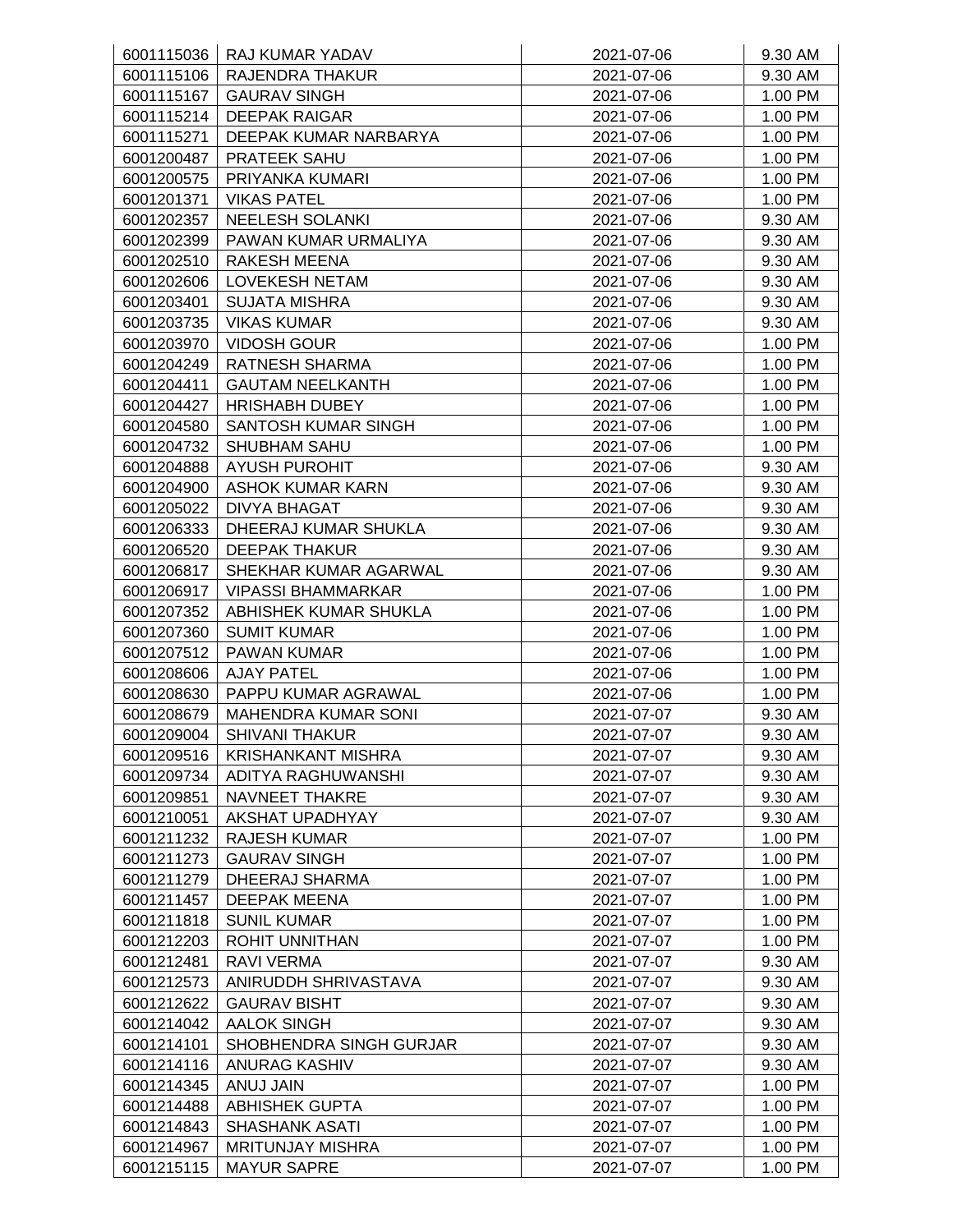| 6001300028 | <b>ATUL KUMAR</b>           | 2021-07-07 | 1.00 PM |
|------------|-----------------------------|------------|---------|
| 6001300120 | <b>ANKIT KUMAR TIWARI</b>   | 2021-07-07 | 9.30 AM |
| 6001300137 | <b>SHALVIN KOUSHAL</b>      | 2021-07-07 | 9.30 AM |
| 6001300177 | <b>AKSHAY KUMAR</b>         | 2021-07-07 | 9.30 AM |
| 6001300262 | NIKITA RAMTEKKAR            | 2021-07-07 | 9.30 AM |
| 6001500067 | <b>NISHIKA SAHU</b>         | 2021-07-07 | 9.30 AM |
| 6001500071 | <b>VIKAS VISHWAKARMA</b>    | 2021-07-07 | 9.30 AM |
| 6001500088 | MOHIT SINGH RAJPUT          | 2021-07-07 | 1.00 PM |
| 6001500091 | PAWAN KUMAR KHAKRE          | 2021-07-07 | 1.00 PM |
| 6001500108 | <b>SHIVANSH NIGAM</b>       | 2021-07-07 | 1.00 PM |
| 6005000052 | RAJA SHARMA                 | 2021-07-07 | 1.00 PM |
| 6005000371 | <b>GAURAV VERMA</b>         | 2021-07-07 | 1.00 PM |
| 6005000786 | <b>RAJ KUMAR SINGH</b>      | 2021-07-07 | 1.00 PM |
| 6005000836 | <b>SONAM RAI</b>            | 2021-07-07 | 9.30 AM |
| 6005000962 | <b>SANJAY SHARMA</b>        | 2021-07-07 | 9.30 AM |
| 6005001024 | <b>HARI PRASAD SARDAR</b>   | 2021-07-07 | 9.30 AM |
| 6005002456 | <b>VIKAS MOURYA</b>         | 2021-07-07 | 9.30 AM |
| 6005002471 | <b>VIKRAM SHANKHWAR</b>     | 2021-07-07 | 9.30 AM |
| 6005003353 | <b>SNEHA BANSAL</b>         | 2021-07-07 | 9.30 AM |
| 6005003676 | <b>MANOJ</b>                | 2021-07-07 | 1.00 PM |
| 6005003719 | <b>NEERAJ DHAKAR</b>        | 2021-07-07 | 1.00 PM |
| 6005004415 | <b>ANKIT GUPTA</b>          | 2021-07-07 | 1.00 PM |
| 6005004515 | <b>ADITYA TIWARI</b>        | 2021-07-07 | 1.00 PM |
| 6005004742 | <b>SAGAR KHAN</b>           | 2021-07-07 | 1.00 PM |
| 6005004903 | <b>BHARAT LAKSHAKAR</b>     | 2021-07-07 | 1.00 PM |
| 6005005108 | <b>MOHIT MODI</b>           | 2021-07-07 | 9.30 AM |
| 6005005327 | SHRADDHA SONI               | 2021-07-07 | 9.30 AM |
| 6005005441 | <b>JULI VERMA</b>           | 2021-07-07 | 9.30 AM |
| 6005005488 | <b>HEMANT TYAGI</b>         | 2021-07-07 | 9.30 AM |
| 6005005725 | <b>VIKASH SINGH</b>         | 2021-07-07 | 9.30 AM |
| 6005005954 | <b>BRIJENDRA PARIHAR</b>    | 2021-07-07 | 9.30 AM |
| 6005006635 | <b>NARSINGH SIKARWAR</b>    | 2021-07-07 | 1.00 PM |
| 6005006708 | AVINASH KUMAR SINGH         | 2021-07-07 | 1.00 PM |
| 6005007054 | <b>SHUBHAM RATHORE</b>      | 2021-07-07 | 1.00 PM |
| 6005007346 | PRADEEP LODHI               | 2021-07-07 | 1.00 PM |
| 6005007896 | <b>SHUBHAM JAIN</b>         | 2021-07-07 | 1.00 PM |
| 6005008096 | ANOOP SINGH CHAUHAN         | 2021-07-07 | 1.00 PM |
| 6005008173 | NAVEEN PRAKASH PAWAIYA      | 2021-07-08 | 9.30 AM |
| 6005008308 | ARUN KUMAR                  | 2021-07-08 | 9.30 AM |
| 6005008471 | <b>SANJAY SHAKYA</b>        | 2021-07-08 | 9.30 AM |
| 6005008608 | <b>ROHIT SHRIWAS</b>        | 2021-07-08 | 9.30 AM |
| 6005008927 | AKASH SHARMA                | 2021-07-08 | 9.30 AM |
| 6005009163 | <b>ROBIN SHARMA</b>         | 2021-07-08 | 9.30 AM |
| 6005100388 | MUNESH TYAGI                | 2021-07-08 | 1.00 PM |
| 6005101021 | <b>DEVESH SINGH CHAUHAN</b> | 2021-07-08 | 1.00 PM |
| 6005101157 | <b>POOJA</b>                | 2021-07-08 | 1.00 PM |
| 6005101309 | <b>PANKAJ</b>               | 2021-07-08 | 1.00 PM |
| 6005101812 | <b>AMIR QURAISHI</b>        | 2021-07-08 | 1.00 PM |
| 6005101828 | LAKSHYA VASHIST             | 2021-07-08 | 1.00 PM |
| 6005102427 | <b>TANVEER QURESHI</b>      | 2021-07-08 | 9.30 AM |
| 6005102493 | NARENDRA KUMAR SHAKYA       | 2021-07-08 | 9.30 AM |
| 6005102796 | CHEENAM SAHU                | 2021-07-08 | 9.30 AM |
| 6005103049 | PANKAJ SHARMA               | 2021-07-08 | 9.30 AM |
| 6005103152 | ANOOP KUMAR PANDEY          | 2021-07-08 | 9.30 AM |
| 6005103317 | <b>ASHISH TYAGI</b>         | 2021-07-08 | 9.30 AM |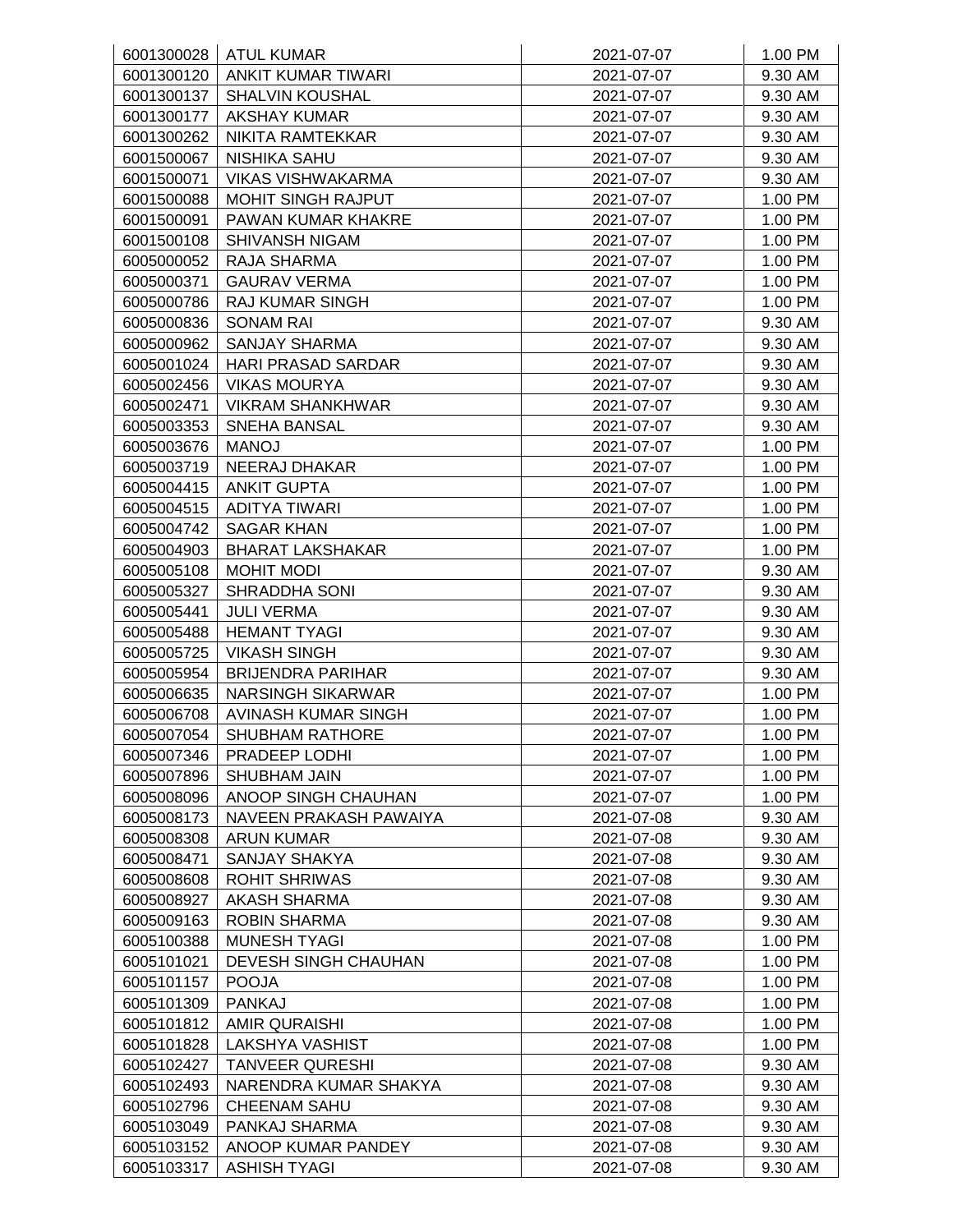|            | 6005103841   VINAY KUMAR SARAHIYA | 2021-07-08 | 1.00 PM |
|------------|-----------------------------------|------------|---------|
| 6005103937 | <b>JAYENDRA ARYA</b>              | 2021-07-08 | 1.00 PM |
| 6005104350 | <b>MAYANK GUPTA</b>               | 2021-07-08 | 1.00 PM |
| 6005104379 | SAURABH SINGH SENGAR              | 2021-07-08 | 1.00 PM |
| 6005104527 | <b>SANCHIT NAIK</b>               | 2021-07-08 | 1.00 PM |
| 6005104571 | DEEPAK AGARWAL                    | 2021-07-08 | 1.00 PM |
| 6005104672 | <b>BIKASH</b>                     | 2021-07-08 | 9.30 AM |
| 6005104880 | RAVIT KUMAR BOUDDH                | 2021-07-08 | 9.30 AM |
| 6005104892 | PRASHANT KAUSHAL                  | 2021-07-08 | 9.30 AM |
| 6005104919 | ROHIT BAJORIYA                    | 2021-07-08 | 9.30 AM |
| 6005105016 | <b>BALWANT SINGH</b>              | 2021-07-08 | 9.30 AM |
| 6005105123 | AJNEESH KUSHWAHA                  | 2021-07-08 | 9.30 AM |
| 6005105297 | KHUSHBU SWARNKAR                  | 2021-07-08 | 1.00 PM |
| 6005105347 | ARTI NARWARIYA                    | 2021-07-08 | 1.00 PM |
| 6005105496 | DIMPLE LADWANI                    | 2021-07-08 | 1.00 PM |
| 6005105698 | <b>AVIRAL MISHRA</b>              | 2021-07-08 | 1.00 PM |
| 6005105858 | <b>VIKASH RAJPUT</b>              | 2021-07-08 | 1.00 PM |
| 6005106249 | <b>AZHAR KHAN</b>                 | 2021-07-08 | 1.00 PM |
| 6005106324 | <b>GAUTAM SONANIYA</b>            | 2021-07-08 | 9.30 AM |
| 6005106527 | <b>SHIWANSU GUPTA</b>             | 2021-07-08 | 9.30 AM |
| 6005106767 | <b>SHASHANK GUPTA</b>             | 2021-07-08 | 9.30 AM |
| 6005106880 | SHUBHAM RAJ                       | 2021-07-08 | 9.30 AM |
| 6005106881 | <b>PRASHANT SWAMI</b>             | 2021-07-08 | 9.30 AM |
| 6005106956 | <b>DEEPALI SHARMA</b>             | 2021-07-08 | 9.30 AM |
| 6005106971 | <b>SHIVANI TAMHANKAR</b>          | 2021-07-08 | 1.00 PM |
| 6005107271 | RAJKUMARI PANDEY                  | 2021-07-08 | 1.00 PM |
| 6005107443 | PRIYA SHAKYA                      | 2021-07-08 | 1.00 PM |
| 6005107655 | ASHISH BHATNAGAR                  | 2021-07-08 | 1.00 PM |
| 6005107696 | RISHABH SHRIVASTAVA               | 2021-07-08 | 1.00 PM |
| 6005107753 | <b>SHIVANI OJHA</b>               | 2021-07-08 | 1.00 PM |
| 6005107890 | AJAY PRATAP SINGH RAJPOOT         | 2021-07-08 | 9.30 AM |
| 6005107961 | <b>AYUSH GUPTA</b>                | 2021-07-08 | 9.30 AM |
| 6005108021 | KAJAL AGRAWAL                     | 2021-07-08 | 9.30 AM |
| 6005108539 | <b>ABHISHEK SINGH</b>             | 2021-07-08 | 9.30 AM |
| 6005109194 | PRINCY DUBEY                      | 2021-07-08 | 9.30 AM |
| 6005109312 | <b>SUMIT GULATI</b>               | 2021-07-08 | 9.30 AM |
| 6005200443 | <b>ARVIND RAJPUT</b>              | 2021-07-08 | 1.00 PM |
| 6005200710 | MUKUL DHEERAJ                     | 2021-07-08 | 1.00 PM |
| 6005201519 | RANA PRATAP KUSHWAH               | 2021-07-08 | 1.00 PM |
| 6005202373 | <b>ASHISH SHAKYA</b>              | 2021-07-08 | 1.00 PM |
| 6005202425 | <b>MOHAN SINGH</b>                | 2021-07-08 | 1.00 PM |
| 6005202576 | <b>SHASHI KANT</b>                | 2021-07-08 | 1.00 PM |
| 6005202718 | <b>MOHIT GURJAR</b>               | 2021-07-09 | 9.30 AM |
| 6005202983 | ANKUR SAXENA                      | 2021-07-09 | 9.30 AM |
| 6005203111 | <b>MUNENDRA TOMAR</b>             | 2021-07-09 | 9.30 AM |
| 6005203113 | PAWAN TOMAR                       | 2021-07-09 | 9.30 AM |
| 6005203156 | AKASH AGRAWAL                     | 2021-07-09 | 9.30 AM |
| 6005203306 | <b>MEENA DEVI</b>                 | 2021-07-09 | 9.30 AM |
| 6005203764 | <b>HIMANSHU MANKELE</b>           | 2021-07-09 | 1.00 PM |
| 6005204342 | <b>TANMAY JAIN</b>                | 2021-07-09 | 1.00 PM |
| 6005204547 | <b>SHIVAM BANORIYA</b>            | 2021-07-09 | 1.00 PM |
| 6005204573 | <b>ROHIT VERMA</b>                | 2021-07-09 | 1.00 PM |
| 6005204660 | <b>HONEY RAJ YADAV</b>            | 2021-07-09 | 1.00 PM |
| 6005205355 | AMAN SRIVASTAV                    | 2021-07-09 | 1.00 PM |
| 6005205669 | KAJUL MUDGAL                      | 2021-07-09 | 9.30 AM |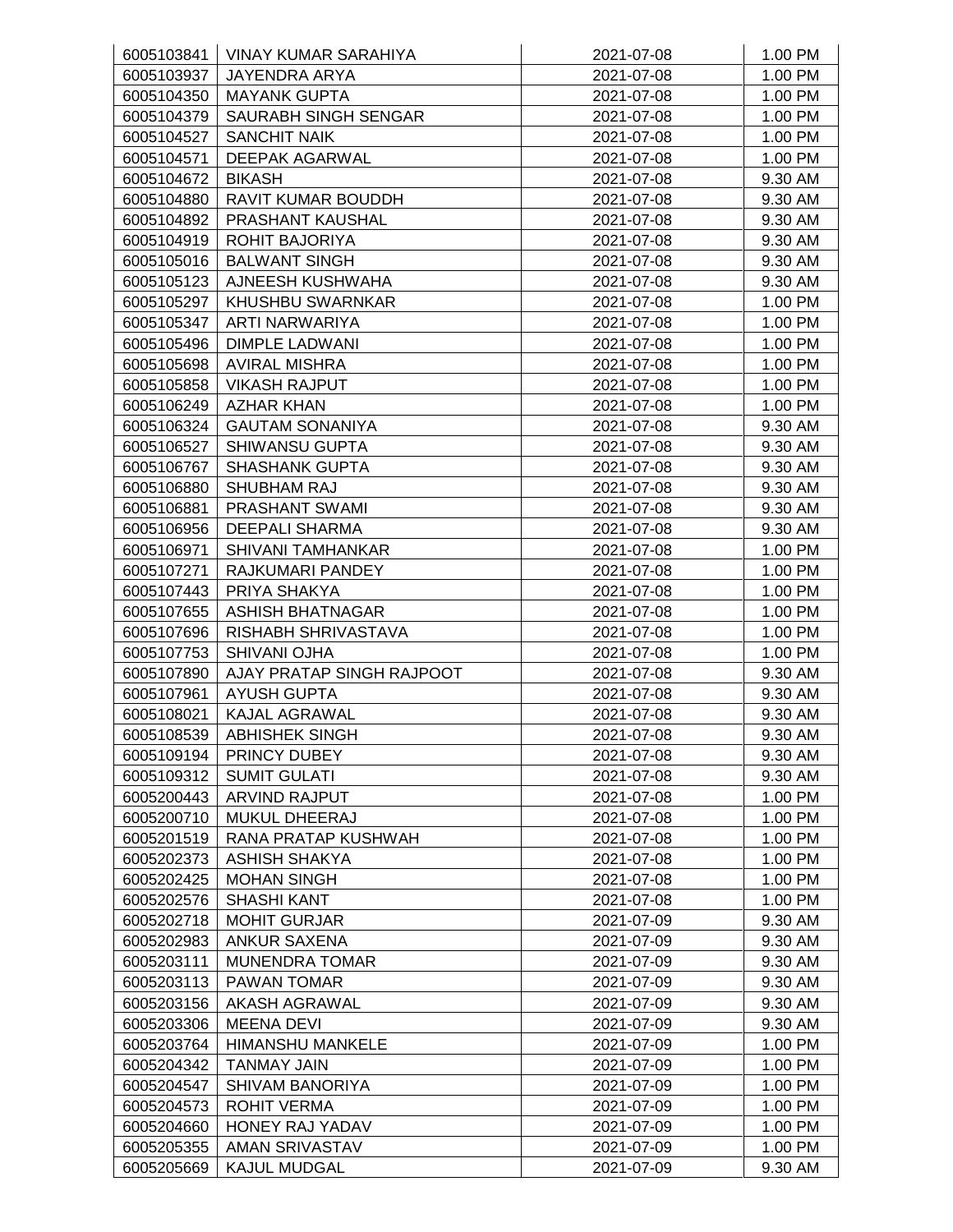| 6005206022 | <b>SACHIN RATHOR</b>                            | 2021-07-09 | 9.30 AM            |
|------------|-------------------------------------------------|------------|--------------------|
| 6005206070 | <b>ABHISHEK CHHATRSHAL</b>                      | 2021-07-09 | 9.30 AM            |
| 6005206617 | KARAN SINGH CHAUHAN                             | 2021-07-09 | 9.30 AM            |
| 6005206740 | DURGESH AGRAWAL                                 | 2021-07-09 | 9.30 AM            |
| 6005206853 | <b>SHREYA LALWANI</b>                           | 2021-07-09 | 9.30 AM            |
| 6005206921 | <b>RAVI VERMA</b>                               | 2021-07-09 | 1.00 PM            |
| 6005207107 | PUSHPENDRA PRATAP YADAV                         | 2021-07-09 | 1.00 PM            |
| 6005207153 | <b>ALOK BANSAL</b>                              | 2021-07-09 | 1.00 PM            |
| 6005207616 | <b>DIPTI GUPTA</b>                              | 2021-07-09 | 1.00 PM            |
| 6005207922 | APOORVA PANDEY                                  | 2021-07-09 | 1.00 PM            |
| 6005208579 | DHARM SINGH SHAKYA                              | 2021-07-09 | 1.00 PM            |
| 6005208604 | PIYUSH SHARMA                                   | 2021-07-09 | 9.30 AM            |
| 6005208630 | <b>KAPIL RAWAT</b>                              | 2021-07-09 | 9.30 AM            |
| 6005208665 | <b>SHIVANK GUPTA</b>                            | 2021-07-09 | 9.30 AM            |
| 6005208983 | POOJA SHARMA                                    | 2021-07-09 | 9.30 AM            |
| 6005209141 | ARUN SHAKYA                                     | 2021-07-09 | 9.30 AM            |
| 6005500041 | <b>RANJEET GARG</b>                             | 2021-07-09 | 9.30 AM            |
| 6005500061 | <b>ANKITA RAJPUT</b>                            | 2021-07-09 | 1.00 PM            |
| 6005500063 | <b>SHIVAM BAIRAGI</b>                           | 2021-07-09 | 1.00 PM            |
| 6005500068 | <b>KAPIL SINGH</b>                              | 2021-07-09 | 1.00 PM            |
| 6005500075 | <b>MOHIT MANGAL</b>                             | 2021-07-09 | 1.00 PM            |
| 6006000089 | SUDARSHAN SAWASIYA                              | 2021-07-09 | 1.00 PM            |
| 6006000217 | SATYAVEER MEENA                                 | 2021-07-09 | 1.00 PM            |
| 6006000508 | <b>ABHAY DWIVEDI</b>                            | 2021-07-09 | 9.30 AM            |
| 6006001142 | <b>RUPESH CHAWDA</b>                            | 2021-07-09 | 9.30 AM            |
| 6006001146 | <b>MOHIT KUMAR</b>                              | 2021-07-09 | 9.30 AM            |
| 6006001895 | <b>RAKHI RATHOUR</b>                            | 2021-07-09 | 9.30 AM            |
| 6006002973 | <b>DINESH</b>                                   | 2021-07-09 | 9.30 AM            |
| 6006003367 | <b>MANSI MITTLE</b>                             | 2021-07-09 | 9.30 AM            |
| 6006004031 | <b>SAKSHI JAIN</b>                              | 2021-07-09 | 1.00 PM            |
| 6006004827 | <b>NILESH PATIDAR</b>                           | 2021-07-09 | 1.00 PM            |
| 6006004843 | POOJA JATAV                                     | 2021-07-09 | 1.00 PM            |
| 6006004875 | DIVYA JAIN                                      | 2021-07-09 | 1.00 PM            |
| 6006005189 | <b>KARTIK AGNIHOTRI</b>                         | 2021-07-09 | 1.00 PM            |
| 6006005942 | <b>NAINA KUSHAWAH</b>                           | 2021-07-09 | 1.00 PM            |
| 6006006037 | <b>VISHAL RAGHUWANSHI</b>                       | 2021-07-09 | 9.30 AM            |
| 6006006472 | DEEPAK KUMAR PATEL                              | 2021-07-09 | 9.30 AM            |
| 6006006598 | <b>KAPIL CHAWLA</b>                             | 2021-07-09 | 9.30 AM            |
| 6006006799 | <b>VIRENDRA SINGH CHAUREL</b>                   | 2021-07-09 | 9.30 AM            |
| 6006007037 | <b>ANKIT PATIDAR</b>                            | 2021-07-09 | 9.30 AM            |
| 6006007072 | <b>SHIVAM MUKATI</b>                            | 2021-07-09 | 9.30 AM            |
| 6006007083 | ROHIT PATIDAR                                   | 2021-07-09 | 1.00 PM            |
| 6006007132 | <b>RAJARVIND</b>                                | 2021-07-09 | 1.00 PM            |
| 6006007531 | SANJAY DIXIT                                    | 2021-07-09 | 1.00 PM            |
| 6006007781 | <b>SWAPNIL PANDEY</b>                           | 2021-07-09 | 1.00 PM            |
| 6006007971 | <b>AMIT PRADHAN</b>                             | 2021-07-09 | 1.00 PM            |
| 6006008098 | HARSHVARDHAN SINGH                              | 2021-07-09 | 1.00 PM            |
| 6006008778 | ADARSH SAHU                                     | 2021-07-12 | 9.30 AM            |
| 6006008852 | <b>GARV GUPTA</b>                               | 2021-07-12 | 9.30 AM            |
|            | <b>ANKIT YADAV</b>                              |            |                    |
| 6006008871 |                                                 | 2021-07-12 | 9.30 AM            |
| 6006008991 | ABDUL SALIM KHAN                                | 2021-07-12 | 9.30 AM            |
| 6006009348 | <b>SURAJ KUMAR GUPTA</b><br><b>AMIT RATHORE</b> | 2021-07-12 | 9.30 AM<br>9.30 AM |
| 6006009594 |                                                 | 2021-07-12 |                    |
| 6006100606 | <b>GEETESH CHOUDHARY</b>                        | 2021-07-12 | 1.00 PM            |
| 6006100866 | HARSHWARDHAN SINGH PARMAR                       | 2021-07-12 | 1.00 PM            |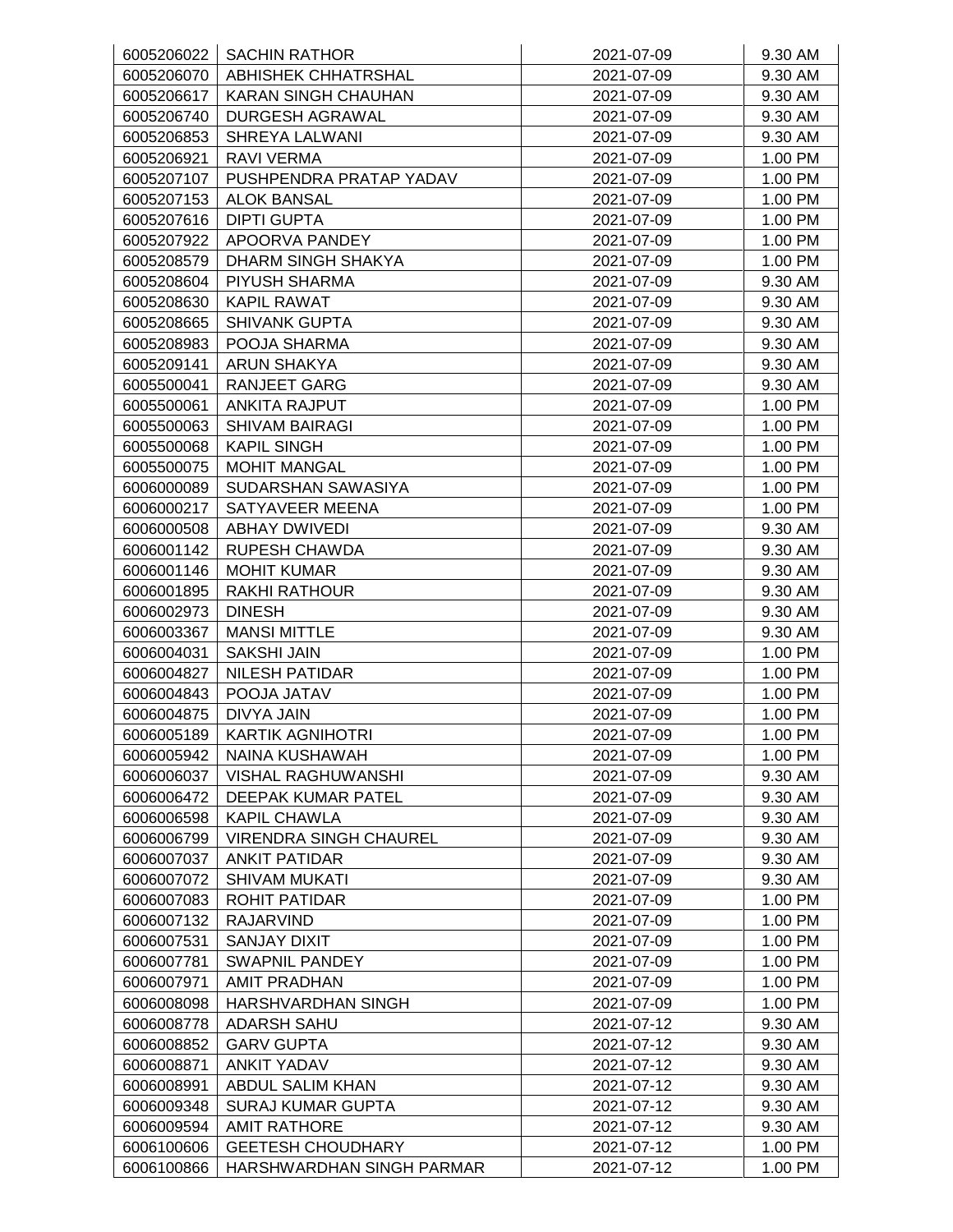| 6006100991 | <b>ZENAB MANSURI</b>                        | 2021-07-12 | 1.00 PM |
|------------|---------------------------------------------|------------|---------|
| 6006101025 | <b>EKTA SHRIVASTAVA</b>                     | 2021-07-12 | 1.00 PM |
| 6006101415 | <b>ADARSH KOLI</b>                          | 2021-07-12 | 1.00 PM |
| 6006101487 | <b>ARUN KUMAR</b>                           | 2021-07-12 | 1.00 PM |
| 6006101588 | <b>SHASHANK SINGH</b>                       | 2021-07-12 | 9.30 AM |
| 6006101851 | ATUL KUMAR SINGH                            | 2021-07-12 | 9.30 AM |
| 6006102688 | <b>SHUBHAM JAIN</b>                         | 2021-07-12 | 9.30 AM |
| 6006102881 | RAJNEESH YADAV                              | 2021-07-12 | 9.30 AM |
| 6006103420 | <b>JAYANT BHARTI</b>                        | 2021-07-12 | 9.30 AM |
| 6006103857 | PRIYANKA SEROKE                             | 2021-07-12 | 9.30 AM |
| 6006104609 | DHARMENDRA YADAV                            | 2021-07-12 | 1.00 PM |
| 6006104643 | NIRANJAN CHOUHAN                            | 2021-07-12 | 1.00 PM |
| 6006104685 | <b>SHAILESH</b>                             | 2021-07-12 | 1.00 PM |
| 6006104914 | <b>ANSHUL JAIN</b>                          | 2021-07-12 | 1.00 PM |
| 6006104962 | <b>VINAY SHARMA</b>                         | 2021-07-12 | 1.00 PM |
| 6006105006 | <b>AJEET KUMAR</b>                          | 2021-07-12 | 1.00 PM |
| 6006105524 | PUSHPENDRA SINGH                            | 2021-07-12 | 9.30 AM |
| 6006105592 | <b>AKASH KUMAR</b>                          | 2021-07-12 | 9.30 AM |
| 6006105771 | ARVIND KUMAR SAHU                           | 2021-07-12 | 9.30 AM |
| 6006105807 | ANUJ DAS                                    | 2021-07-12 | 9.30 AM |
| 6006106691 | ABHISHEK CHOURASIYA                         | 2021-07-12 | 9.30 AM |
| 6006106827 | <b>KANISHK SHIVPURE</b>                     | 2021-07-12 | 9.30 AM |
| 6006106881 | <b>ANSHUL MAHOR</b>                         | 2021-07-12 | 1.00 PM |
| 6006106941 | KAMLESH CHOUDHARI                           | 2021-07-12 | 1.00 PM |
| 6006107291 | <b>UMESH TIWARI</b>                         | 2021-07-12 | 1.00 PM |
| 6006107623 | <b>SUNNY RAJKAR</b>                         | 2021-07-12 | 1.00 PM |
| 6006107673 | <b>CHAYAN</b>                               | 2021-07-12 | 1.00 PM |
| 6006107724 | <b>SHUBHAM JOSHI</b>                        | 2021-07-12 | 1.00 PM |
| 6006108134 | <b>SACHIN SINGH SIKARWAR</b>                | 2021-07-12 | 9.30 AM |
| 6006108144 | PIYUSH AGRAWAL                              | 2021-07-12 | 9.30 AM |
| 6006108210 | <b>AMIT GUPTA</b>                           | 2021-07-12 | 9.30 AM |
| 6006109196 | <b>ATUL SOMVANSHI</b>                       | 2021-07-12 | 9.30 AM |
| 6006200275 | <b>RAHUL</b>                                | 2021-07-12 | 9.30 AM |
| 6006200490 | SHUBHAM SADUDIYA                            | 2021-07-12 | 9.30 AM |
| 6006201412 | <b>SHIV SINGH</b>                           | 2021-07-12 | 1.00 PM |
| 6006201853 | DEEPESH KUMAR GUPTA                         | 2021-07-12 | 1.00 PM |
| 6006202447 | DEEPAK KUMAR SINGH                          | 2021-07-12 | 1.00 PM |
| 6006202612 | <b>ROHIT SINGH TOMAR</b>                    | 2021-07-12 | 1.00 PM |
| 6006202807 | JAIVARDHAN BHAWSAR                          | 2021-07-12 | 1.00 PM |
| 6006203392 | <b>KRISHNA PRATAP MEENA</b>                 | 2021-07-12 | 1.00 PM |
| 6006203418 | SATYENDRA RAJPUT                            | 2021-07-12 | 9.30 AM |
| 6006203536 | <b>SHIVAM SHARMA</b>                        | 2021-07-12 | 9.30 AM |
| 6006203603 | <b>DIVYA NAAG</b>                           | 2021-07-12 | 9.30 AM |
| 6006205086 | RIYA TAWRE                                  | 2021-07-12 | 9.30 AM |
| 6006205342 | <b>AMAN SAHU</b>                            | 2021-07-12 |         |
|            |                                             |            | 9.30 AM |
| 6006205381 | ANIRUDDHA RAI                               | 2021-07-12 | 9.30 AM |
| 6006205479 | <b>ISHANYA TAPKIRE</b><br>SANJEEV LAKSHAKAR | 2021-07-12 | 1.00 PM |
| 6006205495 |                                             | 2021-07-12 | 1.00 PM |
| 6006205626 | <b>SATISH BHATI</b>                         | 2021-07-12 | 1.00 PM |
| 6006205672 | <b>SHIVAM</b>                               | 2021-07-12 | 1.00 PM |
| 6006206133 | <b>SHREYA GUPTA</b>                         | 2021-07-12 | 1.00 PM |
| 6006206615 | SANDEEP KUMAR MANDAL                        | 2021-07-12 | 1.00 PM |
| 6006206753 | DEEPAK GANDHARE                             | 2021-07-13 | 9.30 AM |
| 6006206770 | SURENDER LAL                                | 2021-07-13 | 9.30 AM |
| 6006206839 | <b>BANSHI KHER</b>                          | 2021-07-13 | 9.30 AM |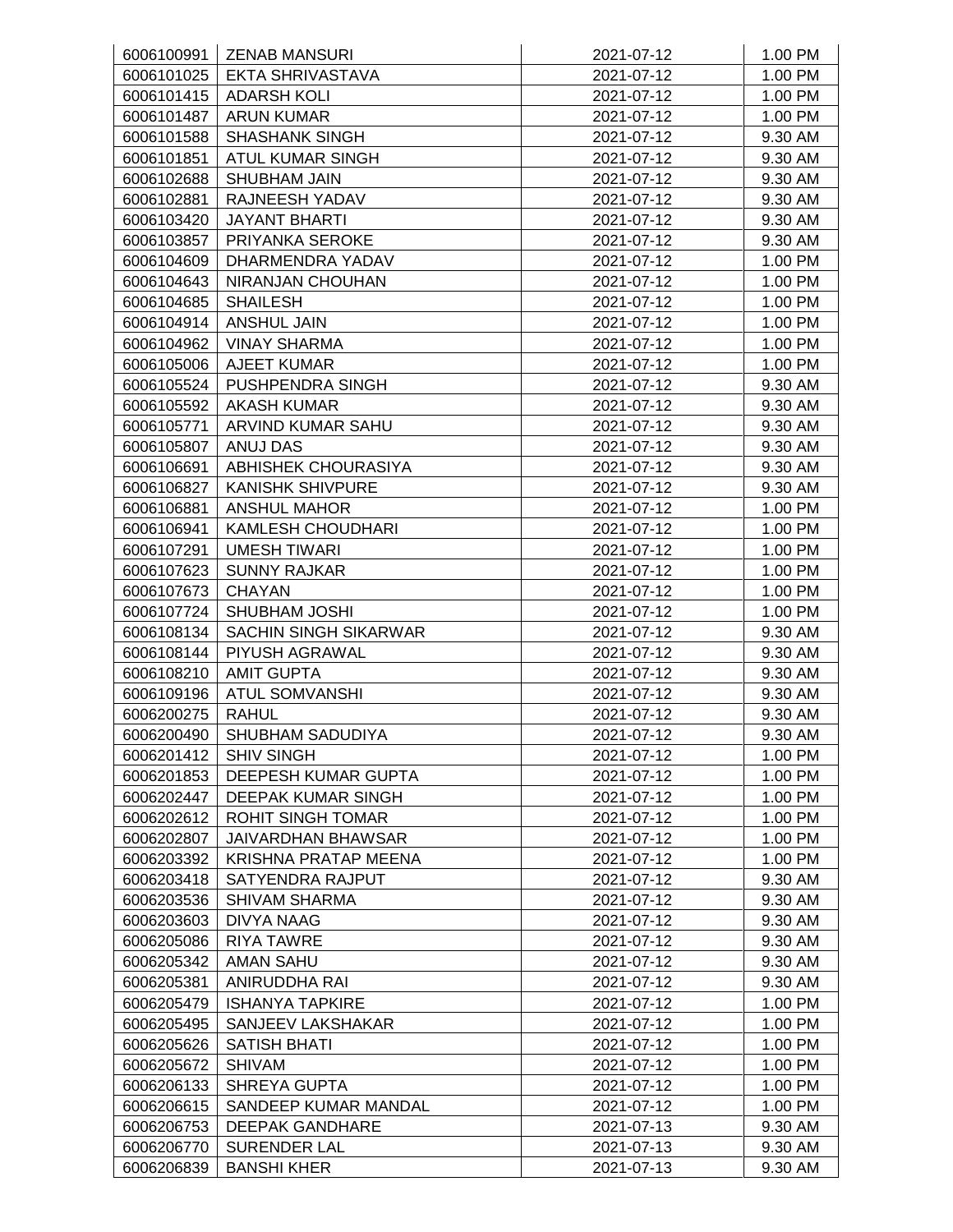| 6006207180 | <b>GOURAV AWASTHI</b>       | 2021-07-13 | 9.30 AM |
|------------|-----------------------------|------------|---------|
| 6006207423 | <b>NAND KISHOR RAI</b>      | 2021-07-13 | 9.30 AM |
| 6006207453 | AKHILESH DANGI              | 2021-07-13 | 9.30 AM |
| 6006207480 | SAVY GOYAL                  | 2021-07-13 | 1.00 PM |
| 6006207641 | <b>DEEPESH SHARMA</b>       | 2021-07-13 | 1.00 PM |
| 6006207945 | <b>HRITHIK BEOHAR</b>       | 2021-07-13 | 1.00 PM |
| 6006208007 | <b>SMITA BHATNAGAR</b>      | 2021-07-13 | 1.00 PM |
| 6006208266 | <b>JASWANT JAMRA</b>        | 2021-07-13 | 1.00 PM |
| 6006208311 | YUVRAJ NARETI               | 2021-07-13 | 1.00 PM |
| 6006208344 | <b>VINOD MEENA</b>          | 2021-07-13 | 9.30 AM |
| 6006208707 | <b>NIKHIL SARRAPH</b>       | 2021-07-13 | 9.30 AM |
| 6006208874 | <b>DIGESH SONI</b>          | 2021-07-13 | 9.30 AM |
| 6006209046 | <b>NIKITA KOCHALE</b>       | 2021-07-13 | 9.30 AM |
| 6006300052 | <b>ABHISHEK KUMAR</b>       | 2021-07-13 | 9.30 AM |
| 6006300095 | NITESH PANDEY               | 2021-07-13 | 9.30 AM |
| 6006400037 | <b>ANITA PAL</b>            | 2021-07-13 | 1.00 PM |
| 6007002304 | <b>CHANDNI AGRAWAL</b>      | 2021-07-13 | 1.00 PM |
| 6007004030 | <b>SHUBHAM TRIPATHI</b>     | 2021-07-13 | 1.00 PM |
| 6007004565 | <b>SUMIT KUMAR SINGH</b>    | 2021-07-13 | 1.00 PM |
| 6007004571 | RAJIV RANJAN                | 2021-07-13 | 1.00 PM |
|            | <b>ADITYA RAIKWAR</b>       | 2021-07-13 | 1.00 PM |
| 6007005009 |                             |            |         |
| 6007005234 | DILEEP KUMAR CHAUDHARY      | 2021-07-13 | 9.30 AM |
| 6007005362 | <b>BHANU JAR</b>            | 2021-07-13 | 9.30 AM |
| 6007006790 | RAJEEV KUMAR TRIPATHI       | 2021-07-13 | 9.30 AM |
| 6007006947 | <b>ABHISHEK YADAV</b>       | 2021-07-13 | 9.30 AM |
| 6007007402 | <b>SUMIT SINGH</b>          | 2021-07-13 | 9.30 AM |
| 6007101331 | NAMIT KUMAR GEDAM           | 2021-07-13 | 9.30 AM |
| 6007101517 | SHIVAM JAISWAL              | 2021-07-13 | 1.00 PM |
| 6007101638 | ADARSH VISHWAKARMA          | 2021-07-13 | 1.00 PM |
| 6007101660 | <b>SHUBHAM KUMAR KURMI</b>  | 2021-07-13 | 1.00 PM |
| 6007101677 | <b>AYUSH NARVARIA</b>       | 2021-07-13 | 1.00 PM |
| 6007101690 | <b>SUMAN VERMA</b>          | 2021-07-13 | 1.00 PM |
| 6007101726 | <b>HEMANT KUMAR</b>         | 2021-07-13 | 1.00 PM |
| 6007102037 | <b>HARSH ROHIT</b>          | 2021-07-13 | 9.30 AM |
| 6007102043 | POOJA KOSHTA                | 2021-07-13 | 9.30 AM |
| 6007103002 | <b>MANOJ KUMAR SHARMA</b>   | 2021-07-13 | 9.30 AM |
| 6007104139 | SHAILENDRA KUMAR GUPTA      | 2021-07-13 | 9.30 AM |
| 6007105490 | KAJAL RAJPUT                | 2021-07-13 | 9.30 AM |
| 6007105704 | <b>GAURAV PRAKASH</b>       | 2021-07-13 | 9.30 AM |
| 6007105811 | <b>BRAJESH KUMAR MISHRA</b> | 2021-07-13 | 1.00 PM |
| 6007106093 | <b>AKASH VERMA</b>          | 2021-07-13 | 1.00 PM |
| 6007106297 | NISHI KHANDELWAL            | 2021-07-13 | 1.00 PM |
| 6007106327 | <b>ANURAG MOURYA</b>        | 2021-07-13 | 1.00 PM |
| 6007106564 | <b>HARSHIT SAHU</b>         | 2021-07-13 | 1.00 PM |
| 6007106849 | <b>ABHISHEK RAI</b>         | 2021-07-13 | 1.00 PM |
| 6007201715 | <b>ANSHUL RAJ</b>           | 2021-07-13 | 9.30 AM |
| 6007202498 | ROHIT KUMAR MAHTO           | 2021-07-13 | 9.30 AM |
| 6007202840 | LAXMAN MEENA                | 2021-07-13 | 9.30 AM |
| 6007203241 | KARAN MALIK                 | 2021-07-13 | 9.30 AM |
| 6007203725 | <b>AMRITA BISWAS</b>        | 2021-07-13 | 9.30 AM |
| 6007204381 | <b>NEELIMA BODKHE</b>       | 2021-07-13 | 9.30 AM |
| 6007204488 | <b>BIPASHA SARKAR</b>       | 2021-07-13 | 1.00 PM |
| 6007204843 | SANDEEP KUMAR SHIVHARE      | 2021-07-13 | 1.00 PM |
| 6007204988 | SANDEEP SWARNKAR            | 2021-07-13 | 1.00 PM |
| 6007205198 | ANJU THAKUR                 | 2021-07-13 | 1.00 PM |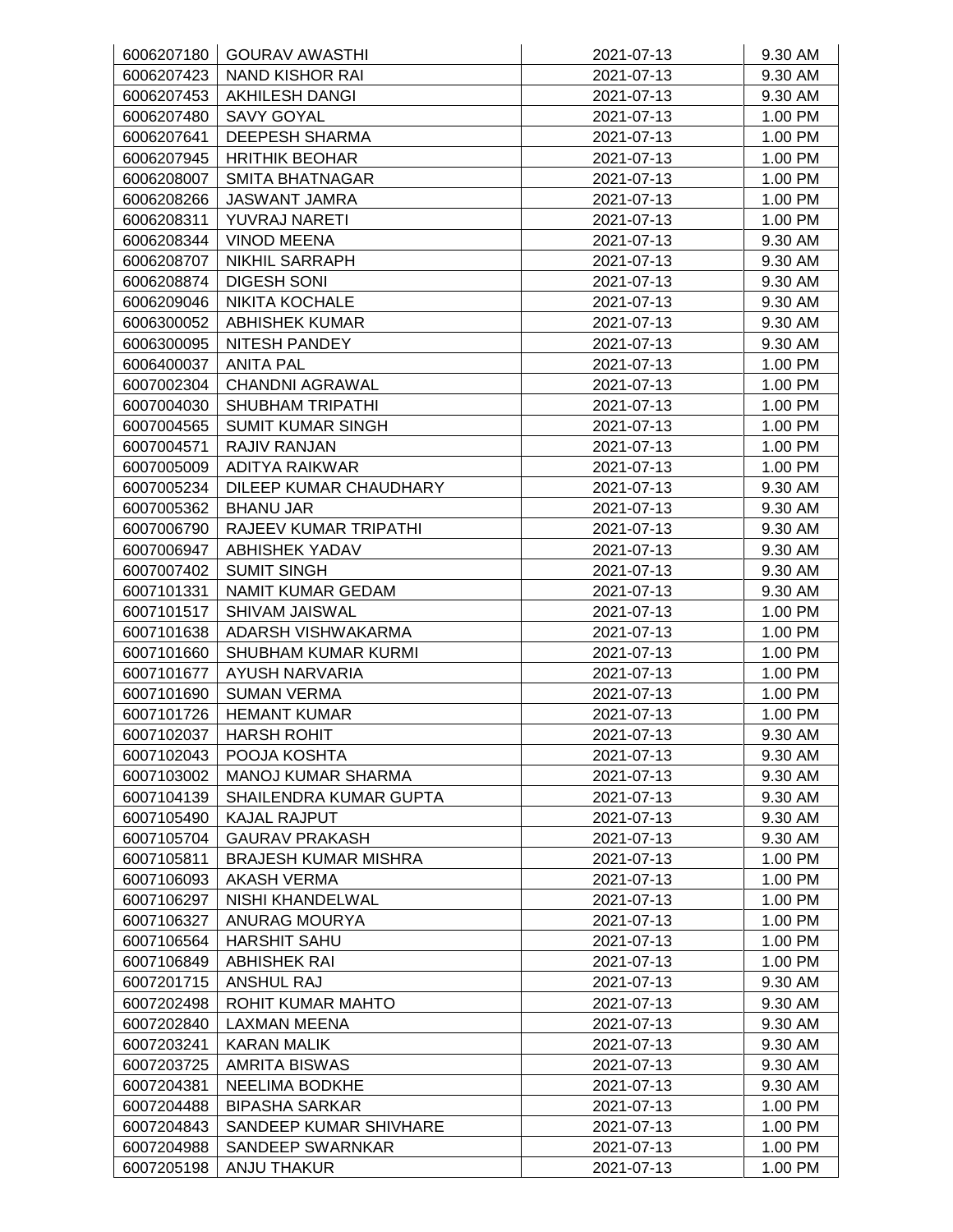| 6007205396 | DIVYANSHU GOENKA             | 2021-07-13 | 1.00 PM |
|------------|------------------------------|------------|---------|
| 6007500001 | <b>NARENDRA SINGH</b>        | 2021-07-13 | 1.00 PM |
|            | 6007500076   AMAR PRAJAPATI  | 2021-07-14 | 9.30 AM |
| 6014002193 | PRIYAMBADA TIWARI            | 2021-07-14 | 9.30 AM |
| 6014002245 | <b>ANAMIKA PANDEY</b>        | 2021-07-14 | 9.30 AM |
| 6014003050 | PRABHANJAN KUMAR SHRIVASTAVA | 2021-07-14 | 9.30 AM |
| 6014101569 | SATYENDRA KUMAR SONI         | 2021-07-14 | 9.30 AM |
| 6014101588 | <b>KAUSTUBH SHUKLA</b>       | 2021-07-14 | 9.30 AM |
| 6014102793 | <b>VINEET SINGH</b>          | 2021-07-14 | 9.30 AM |
| 6014202170 | <b>OM GUPTA</b>              | 2021-07-14 | 1.00 PM |
| 6014202497 | <b>OJAS GUPTA</b>            | 2021-07-14 | 1.00 PM |
| 6014202880 | <b>ARPANA SINGH</b>          | 2021-07-14 | 1.00 PM |
| 6015101853 | <b>MAYANK JAIN</b>           | 2021-07-14 | 1.00 PM |
| 6015200508 | <b>ANJALI THAKUR</b>         | 2021-07-14 | 1.00 PM |
| 6015200719 | VIJENDRA PRATAP SINGH        | 2021-07-14 | 1.00 PM |
| 6015500007 | RAJDEEP SINGH PARMAR         | 2021-07-14 | 9.30 AM |
| 6016001506 | <b>SHIVAM KUMAR</b>          | 2021-07-14 | 9.30 AM |
| 6016001829 | AMOGH BANSAL                 | 2021-07-14 | 9.30 AM |
| 6016001839 | <b>VIJAY SINGH SOLANKI</b>   | 2021-07-14 | 9.30 AM |
| 6016101436 | <b>MAYUR KOCHALE</b>         | 2021-07-14 | 9.30 AM |
| 6016102269 | <b>ANURAG JAIN</b>           | 2021-07-14 | 9.30 AM |
|            |                              |            |         |
| 6016102342 | <b>RAHUL MORE</b>            | 2021-07-14 | 9.30 AM |
| 6016102359 | DEEPAK MEENA                 | 2021-07-14 | 1.00 PM |
| 6016200847 | LAKSHYA MUJAWDIYA            | 2021-07-14 | 1.00 PM |
| 6016201844 | <b>LOKESH JORWAL</b>         | 2021-07-14 | 1.00 PM |
| 6016202181 | <b>HEMLATA SUNHARE</b>       | 2021-07-14 | 1.00 PM |
| 6016500018 | PANKAJ KASERA                | 2021-07-14 | 1.00 PM |
| 6016500019 | ANURAG SINGH GHOSH           | 2021-07-14 | 1.00 PM |
| 6202000177 | AMIT KUMAR DUBEY             | 2021-07-14 | 9.30 AM |
| 6202001334 | <b>ASHUTOSH MISHRA</b>       | 2021-07-14 | 9.30 AM |
| 6202002320 | ATMA NAND JHA                | 2021-07-14 | 9.30 AM |
| 6202100110 | <b>VIMALESH MEHTA</b>        | 2021-07-14 | 9.30 AM |
| 6202100409 | ANSHUL GOURAHA               | 2021-07-14 | 9.30 AM |
| 6202101171 | MANOJ KUMAR GUPTA            | 2021-07-14 | 9.30 AM |
| 6202101747 | <b>ROHIT KUMAR MISHRA</b>    | 2021-07-14 | 9.30 AM |
| 6202102300 | <b>ANAND MOHAN</b>           | 2021-07-14 | 1.00 PM |
| 6202103618 | <b>JAYANSHU SONI</b>         | 2021-07-14 | 1.00 PM |
| 6202200457 | KHUSHBOO DHAN                | 2021-07-14 | 1.00 PM |
| 6202203190 | <b>HIMANSHU SONI</b>         | 2021-07-14 | 1.00 PM |
| 6202203474 | <b>GUNJIT NEEKHRA</b>        | 2021-07-14 | 1.00 PM |
| 6204000448 | <b>SATBIR SHARMA</b>         | 2021-07-14 | 1.00 PM |
| 6204001066 | <b>AVIJIT PURKAIT</b>        | 2021-07-14 | 9.30 AM |
| 6204002438 | DHEERENDRA KUMAR MISHRA      | 2021-07-14 | 9.30 AM |
| 6204002792 | ASHISH KUMAR SINGH           | 2021-07-14 | 9.30 AM |
| 6204002852 | PAYAL GARHWAL                | 2021-07-14 | 9.30 AM |
| 6204002944 | <b>CHHABI RAM</b>            | 2021-07-14 | 9.30 AM |
| 6204003061 | PREETI SEN                   | 2021-07-14 | 9.30 AM |
| 6204003304 | <b>VARTIKA SINGH</b>         | 2021-07-14 | 9.30 AM |
| 6204100512 | <b>JAIDEEP MODAK</b>         | 2021-07-14 | 1.00 PM |
| 6204102737 | KIRTI KUMAR ARYA             | 2021-07-14 | 1.00 PM |
| 6204200717 | DIGAMBAR PRASAD SAH          | 2021-07-14 | 1.00 PM |
| 6204201816 | <b>NEHA PANDEY</b>           | 2021-07-14 | 1.00 PM |
| 6204202205 | RANJAY KUMAR                 | 2021-07-14 | 1.00 PM |
| 6204202325 | SAURABH YADAV                | 2021-07-14 | 1.00 PM |
| 6206000756 | MALAY VAISHNAV               | 2021-07-14 | 9.30 AM |